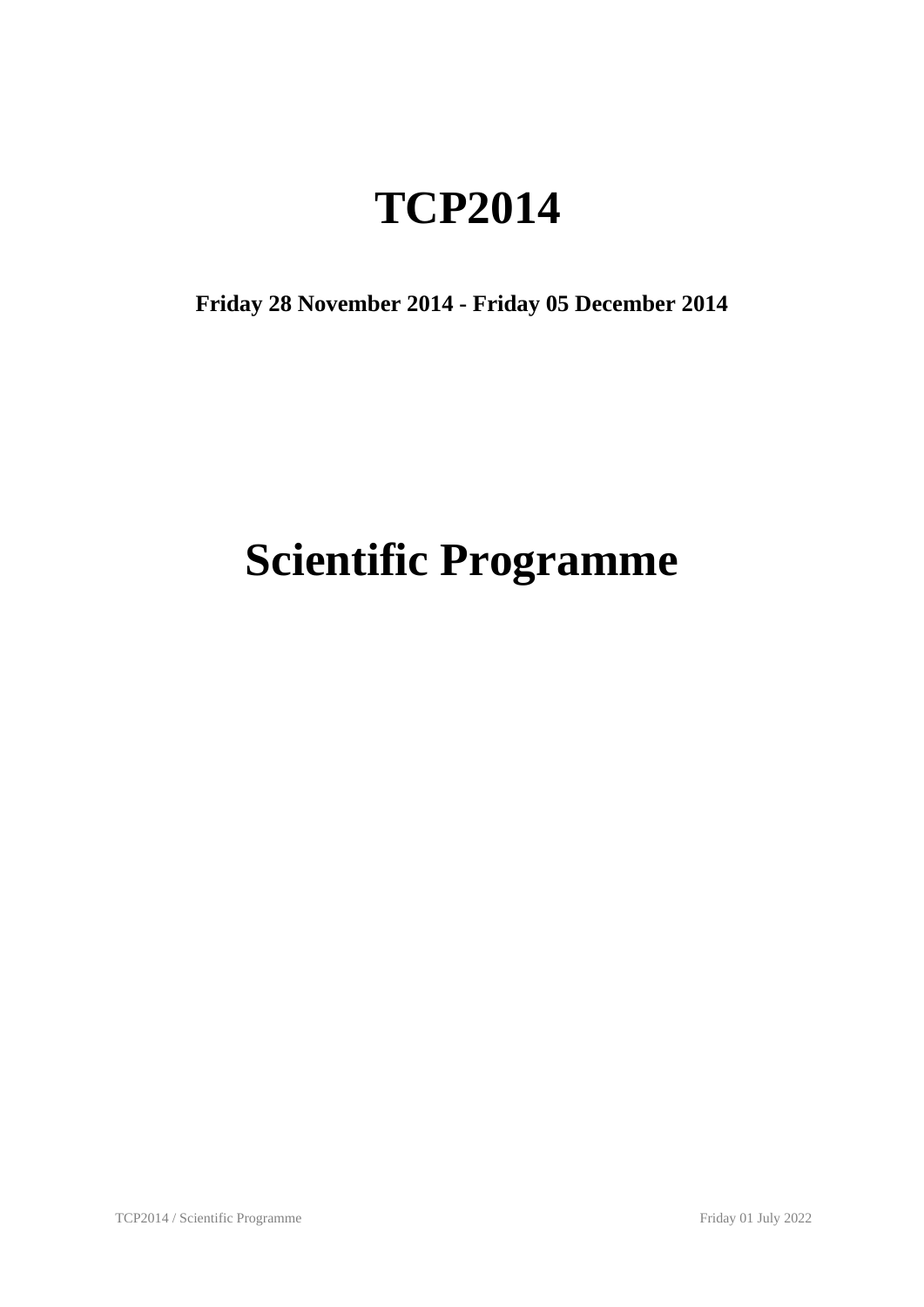#### **List of invited speakers [tentative]**

#### <u>*Topical Overviews*</u>

| Yuri Litvinov      | Storage ring physics for RIB and fundamental physics |
|--------------------|------------------------------------------------------|
| Henning Schmidt    | Low-energy storage rings for molecular physics       |
| Hermann Wollnik    | <b>MRTOF mass spectrometry</b>                       |
| Yasunori Yamazaki  | Experiments with antiprotons                         |
| Dietrich Leibfried | Ion quantum information processing                   |

#### <u>*Facilities*</u>

| Susanne Kreim        | <b>ISOLTRAP</b>                                |
|----------------------|------------------------------------------------|
| Ania Kwiatkowski     | <b>TITAN</b>                                   |
| Ryan Ringle          | LEBIT                                          |
| <b>Jason Clark</b>   | <b>CPT</b>                                     |
| Tommi Eronen         | <b>JYFLTrap</b>                                |
| Michael Block        | <b>SHIPTRAP</b>                                |
| Zoran Andelkovic     | <b>SPECTRAP</b>                                |
| Frank Herfurth       | <b>HITRAP</b>                                  |
| Szilard Nagy         | <b>TRIGATRAP</b>                               |
| Sergey Eliseev       | PENTATRAP                                      |
| YuHu Zhang           | <b>CSRe</b>                                    |
|                      | Yoshitaka Yamaguchi Rare-RI Ring at RIKEN/RIBF |
| M. Wakasugi          | Self Confining RI ion Target (SCRIT)           |
| <b>Wolfgang Plaß</b> | <b>MRTOF at FRS</b>                            |
| Robert Wolf          | <b>MRTOF at ISOLDE</b>                         |
| Peter Schury         | <b>MRTOF at RIKEN</b>                          |
| Makoto Fujiwara      | ALPHA                                          |
| Naofumi Kuroda       | ASACUSA                                        |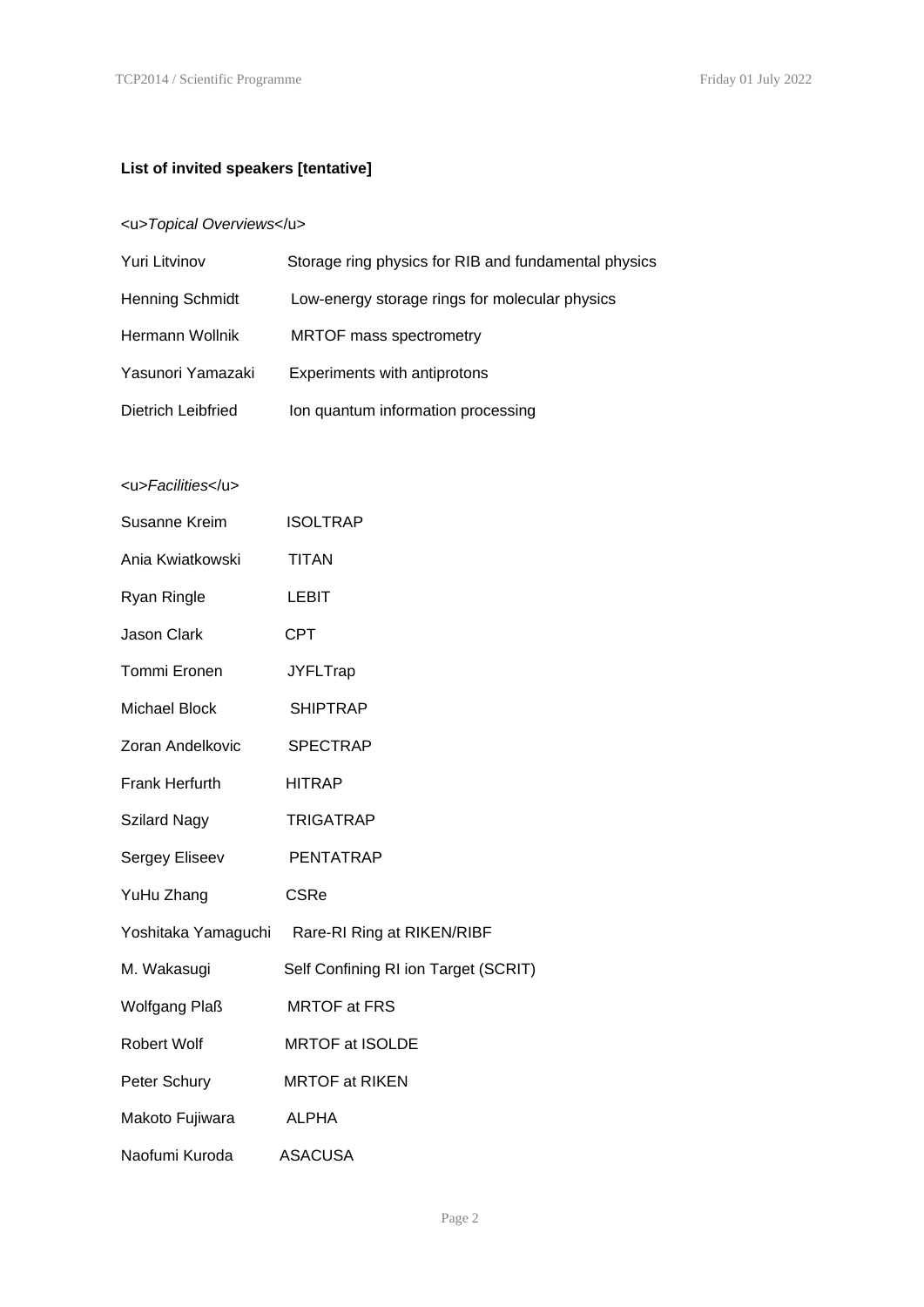| <b>Patrice Perez</b>   | <b>GBAR</b>                                                  |
|------------------------|--------------------------------------------------------------|
| Daniel Comparat        | AEgIS                                                        |
| Yao Ke                 | Shanghai EBIT                                                |
| Nobuyuki Nakamura      | <b>Tokyo EBIT</b>                                            |
| D. Melconian           | New correlation Penning trap for fundamental physics at TAMU |
| <b>Thomas Brunner</b>  | Paul trap for Ba tagging in double beta decay for EXO        |
| <b>Etienne Lienard</b> | Status of LPC-Trap                                           |
|                        |                                                              |
| <u>Experiments</u>     |                                                              |
| Sven Sturm             | <b>Electron Mass</b>                                         |
| Wilfried Nörtershäuser | QED tests at ESR                                             |
| T. Azuma               | Molecular physics with electrostatic storage ring            |
| Masaki Hori            | Two-photon laser spectroscopy of antiprotonic Helium and     |
|                        | antiproton-to-electron mass ratio                            |
| Stefan Ulmer           | g-factor of p/pbar in a Penning trap                         |
| Oscar Versolato        | Coulomb crystals in a cryogenic Paul trap for sympathetic    |
|                        | cooling of molecular ions and highly charged ions            |
| M. Sternberg           | New correlation and beta-delayed neutron in a Paul trap      |
| Lorenz Willman         | Parity violation measurements in trapped single radium ions  |
| <b>Eric Cornell</b>    | EDM searches with charged molecules.                         |
| T. Chupp <sup>+</sup>  | Muon g-2 experiment at Fermi-lab                             |
| Naohito Saito          | Muon's g-2 experiment at J-PARC                              |
| Vladimir M. Shabaev    | QED calculations in pertubative methods and numerical non    |
|                        | perturbative approaches valid for strong fields              |
| <b>Christian Roos</b>  | A quantum information processor with trapped ions            |
| Kenji Toyoda           | Experimental realizaiton of a quantum phase transition of    |
|                        | polaritonic excitaitons                                      |
| Taehyun Kim            | Quantum information processing and quantum optics,           |